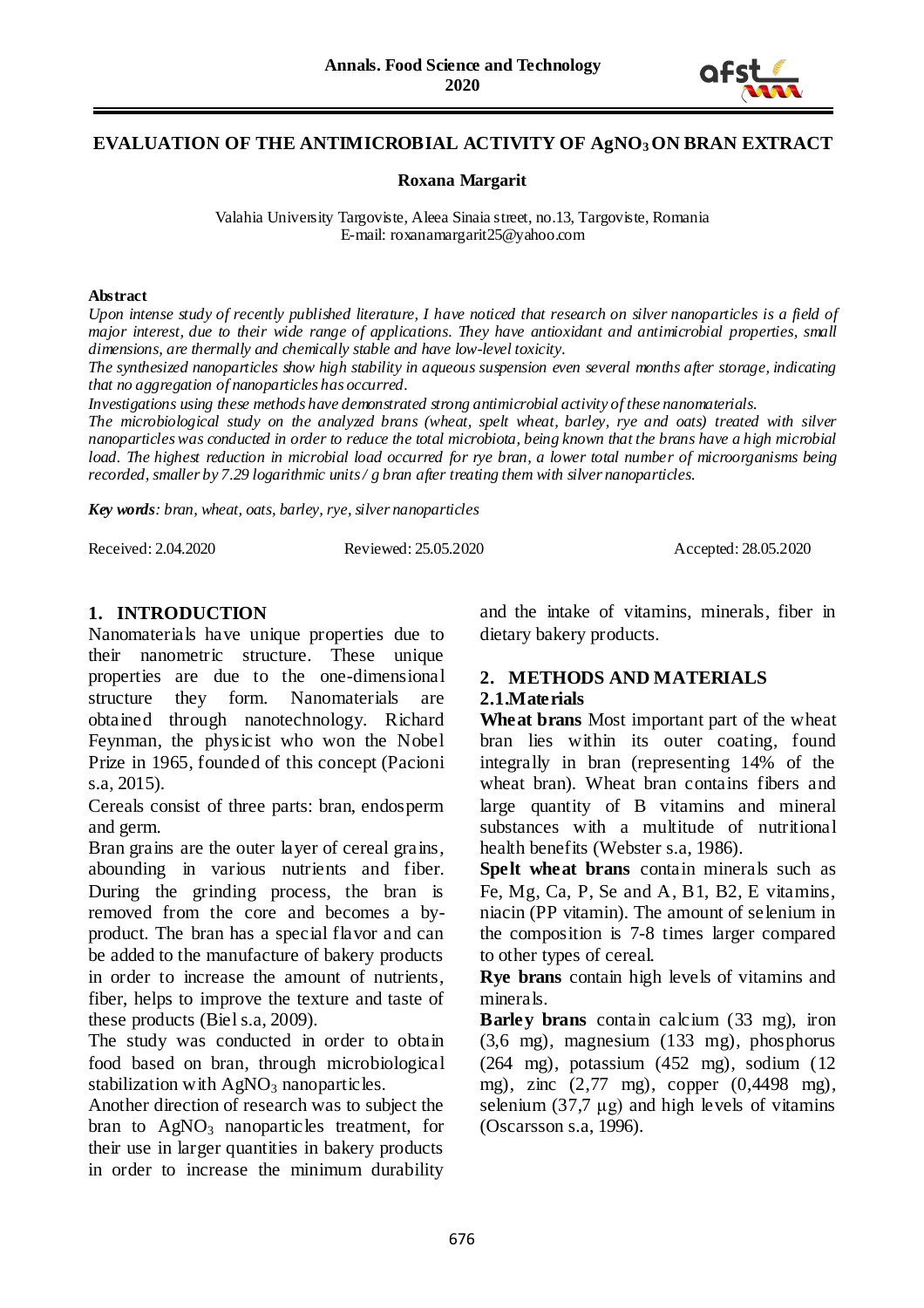

## **Oat brans**

The oat bran is derived from the outermost of the oat grain and contains protein, iron, calcium, phosphorus, magnesium, zinc but low calory. Oat brans may be used in bakery products and in many types of sweet or savory dough (homemade bread, cakes, pies, muffins, salads, biscuits). They provide high intake of dietary fiber and minerals in the food that contains them (Welch, 1995).

#### **2.2.Methods**

### **TGN determination in wheat bran, spelt wheat, oat, barley, rye**

Brans from various sources (wheat, spelt wheat, oats, barley, rye) were used in the experimental study. For microbiological analysis, decimal dilutions were conducted, using sterile peptone water as diluent.

The initial brans suspended in sterile water (1/100 ratio) were stirred for 15 minutes and left rest for 1 hour. Subsequently, each suspension was diluted in decimal system and then seeded in agar meat broth culture media. After uniformity of the distribution of microorganisms in the culture media and rest for solidification, the Petri dishes were heatstabilized at 37°C for 48 hours. Then, the colonies formed on BCA in the Petri dishes were counted and, after applying the dilution coefficient, the initial load of the analyzed bran was determined.

# **Total microbiota determination in bran treated with silver nanoparticles**

For treatment with silver nanoparticles, the initial suspensions of brans in water were filtered through a sterile filter. The filtrates were treated with  $AgNO_3$  nanoparticles and one hour after resting, decimal dilutions in peptone water and inoculation in meat broth with agar were conducted. The Petri dishes with inoculated culture media were heatstabilized at 37°C for 48 hours.

#### **3. RESULTS AND DISCUSSIONS**

Five types of brans from flour in the milling industry were studied from a microbiological standpoint, in this paper. The results obtained are shown in Table 1.

**Tabelul 1**

| Aerobic mesophilic microbiota of the |
|--------------------------------------|
| analyzed brans                       |

| The analyzed sample | Number of microorganisms<br>expressed in ufc/g |
|---------------------|------------------------------------------------|
| Wheat bran          | $3,9x10^7$                                     |
| Spelt wheat bran    | $3,7x10^6$                                     |
| Rye bran            | $1,9x10^{11}$                                  |
| <b>Barley</b> bran  | $1,6x10^{11}$                                  |
| Oat bran            | $3,4x10^6$                                     |

As a result of the experiment aimed to determine the total number (TNG) / g of germs in the analyzed bran samples, it was observed that the microbial load varies between 6.53 and 11.29 log cfu / g. (Fig.1). The highest value was recorded for rye bran, 1.72 times higher than for oat bran.



Fig.1. Aerobic mesophilic microbiota of the analyzed bran types

Barley bran had a microbial load close to that of rye bran, being 0.08 logarithmic units lower. Oat bran has the lowest microbial load, being about 5 logarithmic units lower than rye bran and barley bran, with 2 logarithmic units lower than wheat bran and with a lower logarithmic unit compared to spelt wheat bran.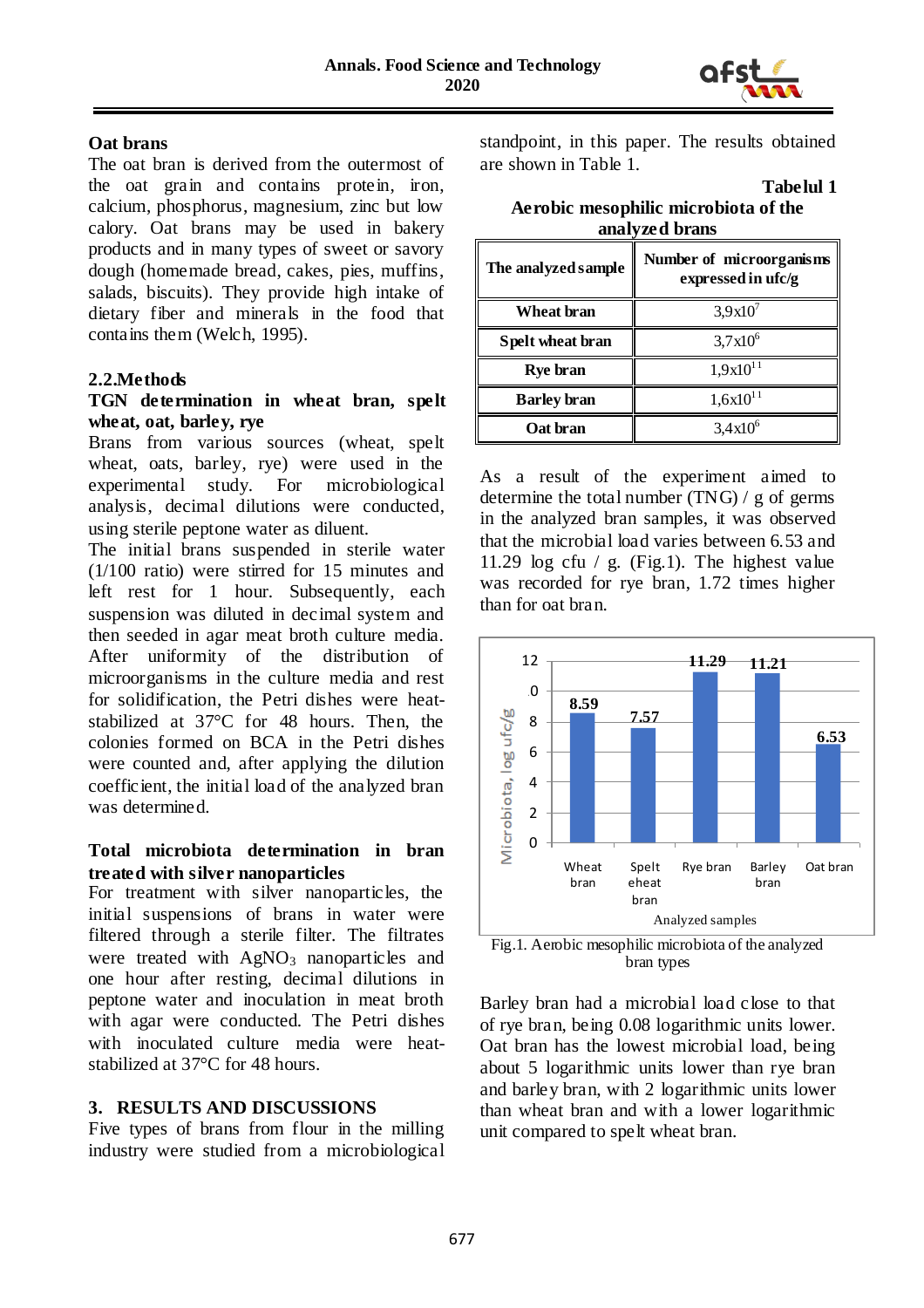

Following the microbiological study of the bran samples treated with  $AgNO_3$ , it was observed that the microbial load varies between 3.60 and 4.48 log cfu  $/$  g (Fig. 2). The highest microbial load was recorded in the barley bran sample, with 4.48 log cfu / g. As for the oat bran and wheat bran, spelt recorded the same microbial load, respectively 3.60 logarithmic units. Wheat bran had a microbial load close to spelt wheat bran and oat bran, 0.18 logarithmic units higher.

The images below show Petri dishes with meat broth with agar from bran suspensions before and after treating them with silver nanoparticles. Fig. 2 Aerobic mesophilic microbiota of bran after









**Wheat bran samples treated with**   $AgNO<sub>3</sub>$ 



**Spelt wheat bran samplestreated with**   $AgNO<sub>3</sub>$ 



**Rye bransamplestreated with**   $AgNO<sub>3</sub>$ 





**Barley bran samples Oat bran samples**